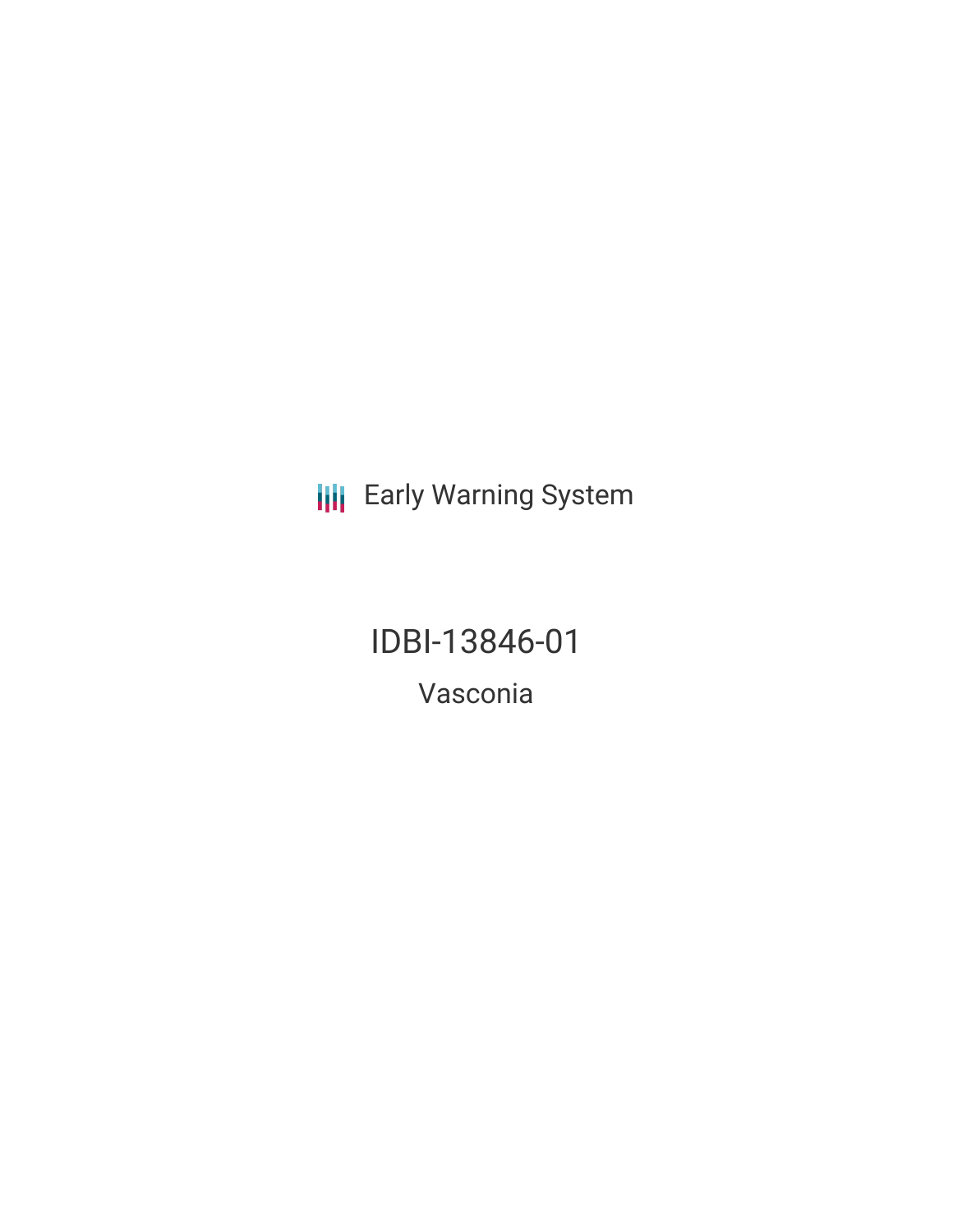# **Quick Facts**

| <b>Countries</b>               | Mexico                |
|--------------------------------|-----------------------|
| <b>Financial Institutions</b>  | IDB Invest (IDBI)     |
| <b>Status</b>                  | Active                |
| <b>Bank Risk Rating</b>        | B                     |
| <b>Voting Date</b>             | 2022-04-11            |
| <b>Borrower</b>                | Grupo Vasconia S.A.B. |
| <b>Sectors</b>                 | Industry and Trade    |
| <b>Investment Type(s)</b>      | Guarantee             |
| <b>Investment Amount (USD)</b> | $$49.61$ million      |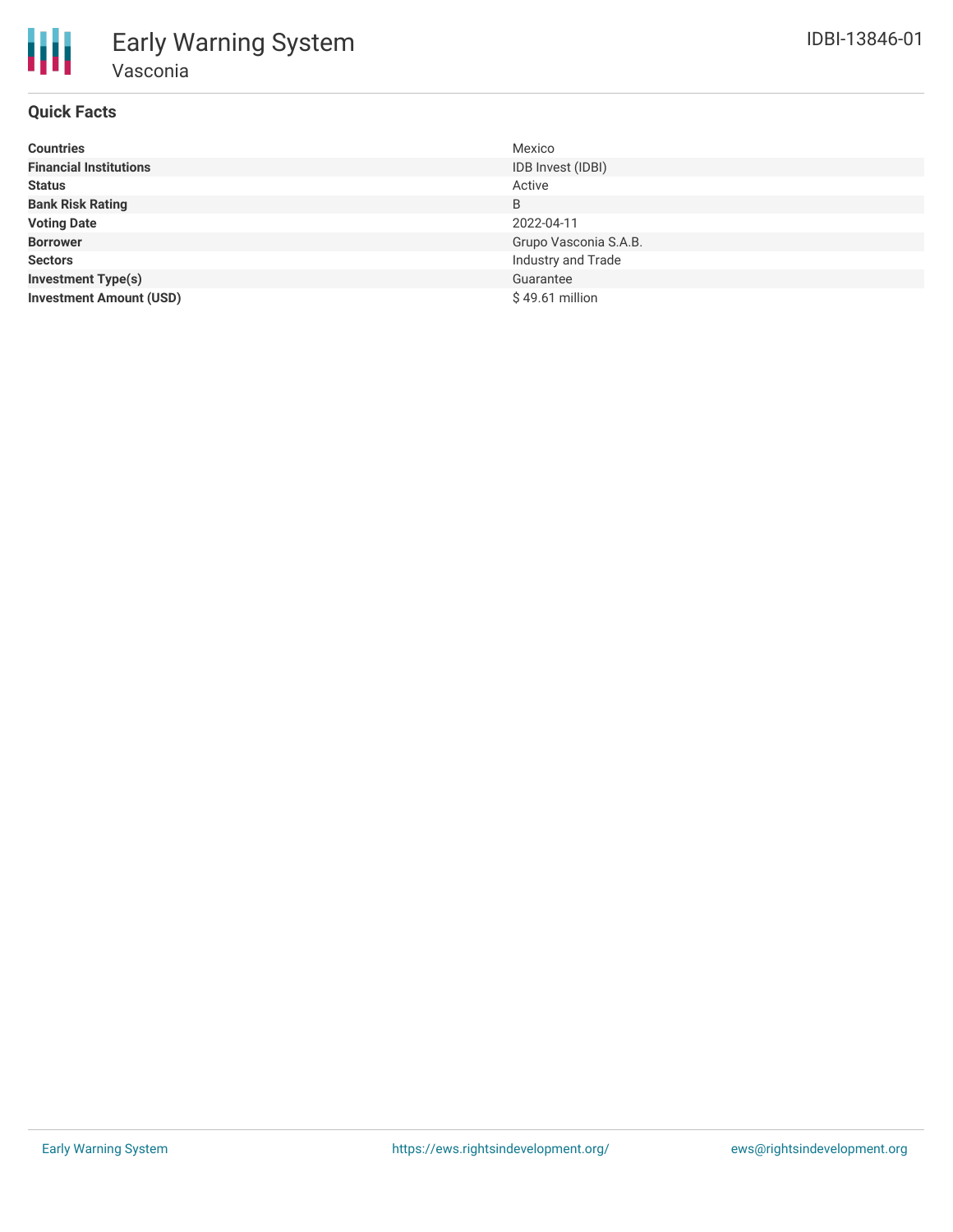

# **Project Description**

This transaction consists of a Partial Credit Guarantee to Grupo Vasconia S.A.B. ("Vasconia" or the "Group") for bond issuances by the Group under its program (the "Project"). Vasconia is a Mexican industrial group mainly dedicated to aluminum manufacturing and production. It is organized into two divisions: i) consumer products, Vasconia Brands S.A. de C.V, with three plants mainly dedicated to the manufacture and sale (online) of tableware and kitchenware under different brands; and ii) industrial products, Almexa S.A. de C.V. with two operating plants and one in the late stages of construction, which manufacture aluminum sheets from recycled aluminum from local sources (68%) and imported primary aluminum (32%).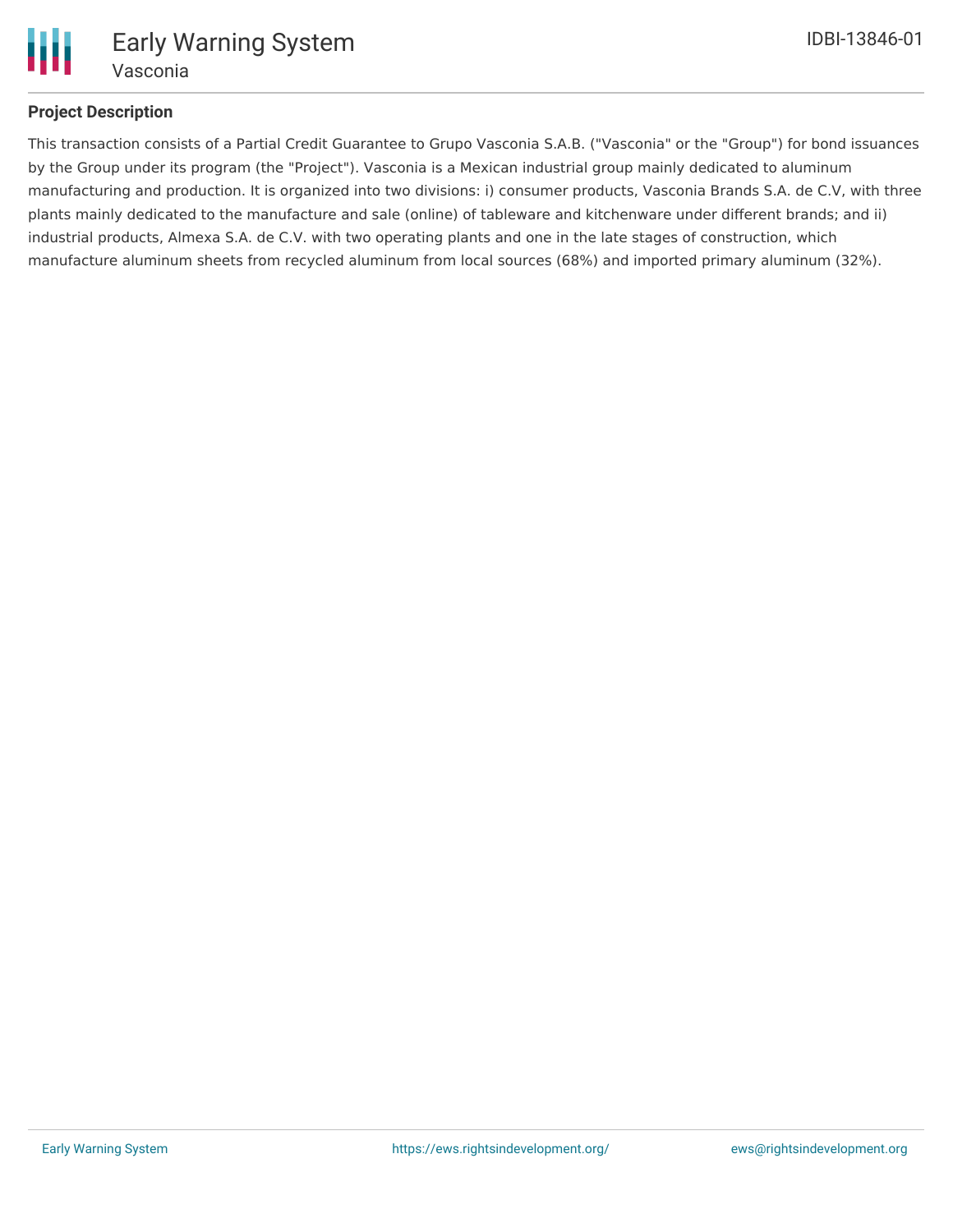# **Investment Description**

• IDB Invest (IDBI)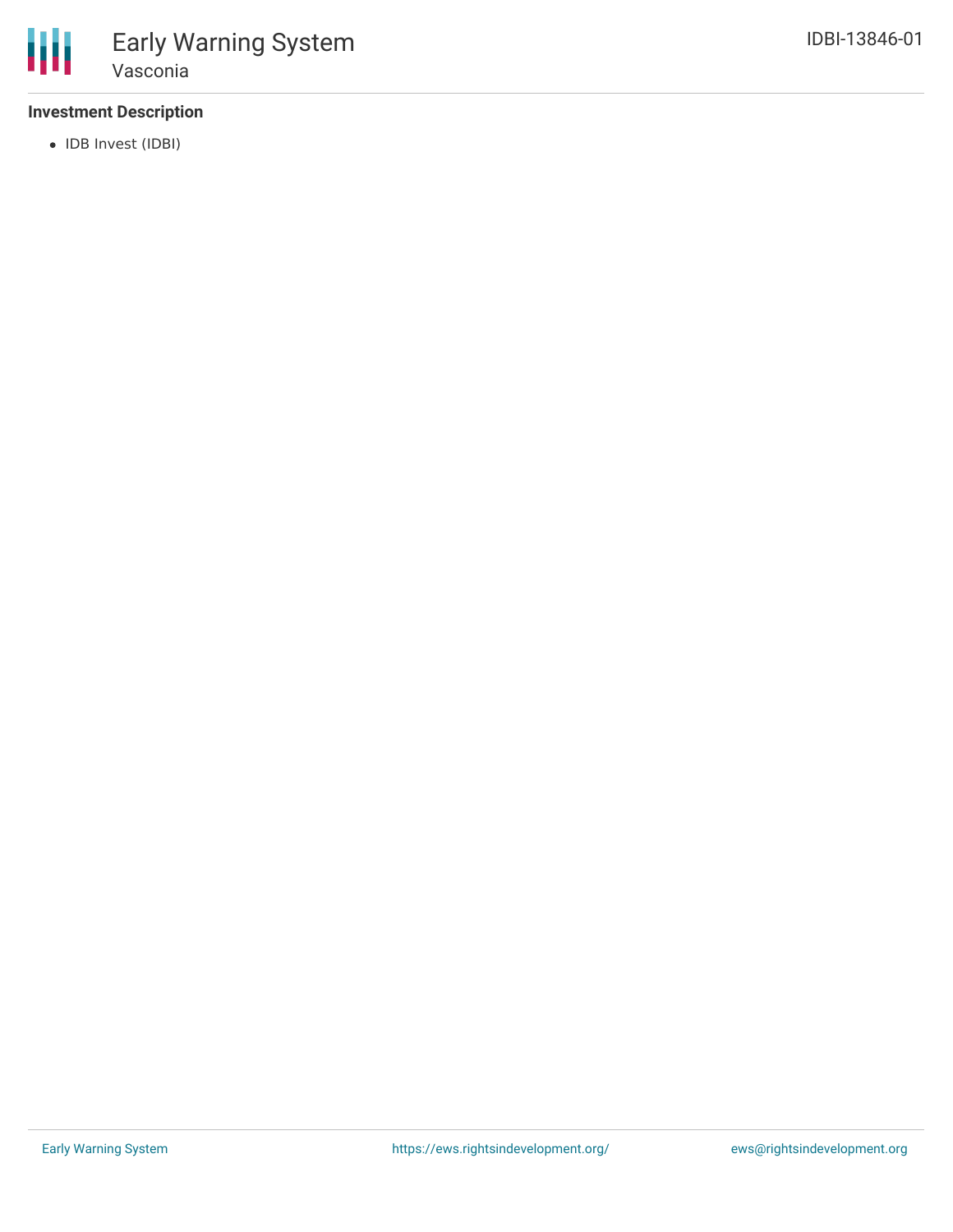

| <b>Private Actor 1</b> | <b>Private Actor</b><br>l Role | <b>Private Actor</b><br>l Sector | <b>Relation</b>          | <b>Private Actor 2</b> | <b>Private Actor</b><br>2 Role | <b>Private Actor</b><br>2 Sector |
|------------------------|--------------------------------|----------------------------------|--------------------------|------------------------|--------------------------------|----------------------------------|
| . .                    |                                | $\overline{\phantom{0}}$         | $\overline{\phantom{a}}$ | Grupo Vasconia S.A.B.  | Client                         | Industry and Trade               |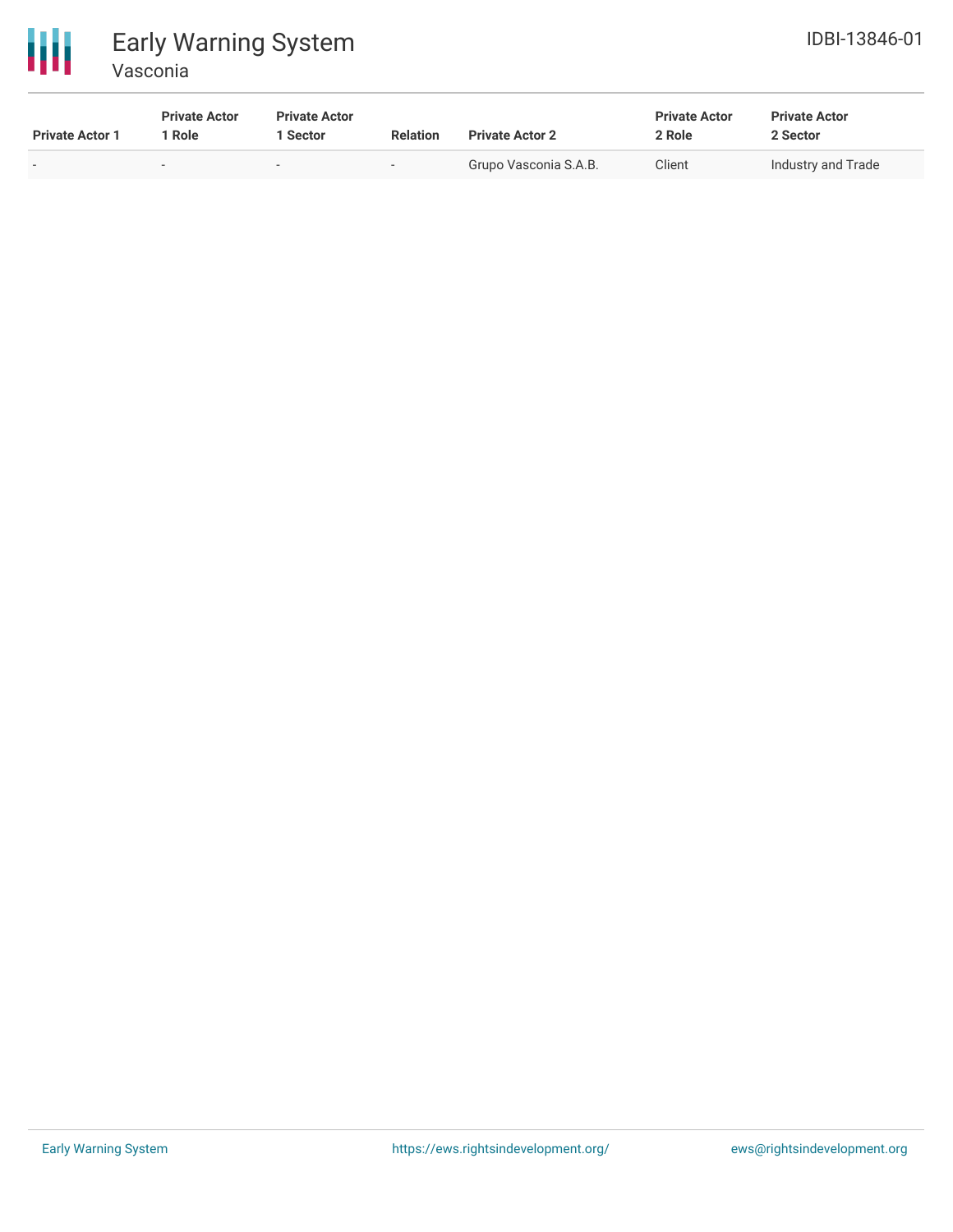

### **Contact Information**

EMAIL: requestinformation@idbinvest.org

PHONE: +1(202)-566-4566

ADDRESS: 1350 New York Ave NW, Washington, DC 20005

### ACCESS TO INFORMATION

You can submit a request for information disclosure at: https://www.iadb.org/en/access-information/information-request

### ACCOUNTABILITY MECHANISM OF IDB / IDB INVEST

The Independent Consultation and Investigation Mechanism (MICI) is the independent complaint mechanism and fact-finding body for people who have been or are likely to be adversely affected by an Inter-American Development Bank (IDB) or Inter-American Investment Corporation (IDB Invest)-funded project. If you submit a complaint to MICI, they may assist you in addressing the problems you raised through a dispute-resolution process with those implementing the project and/or through an investigation to assess whether the IDB or IDB Invest is following its own policies for preventing or mitigating harm to people or the environment. You can submit a complaint by sending an email to MICI@iadb.org. You can learn more about the MICI and how to file a complaint at http://www.iadb.org/en/mici/mici,1752.html (in English) or http://www.iadb.org/es/mici/mici,1752.html (Spanish).